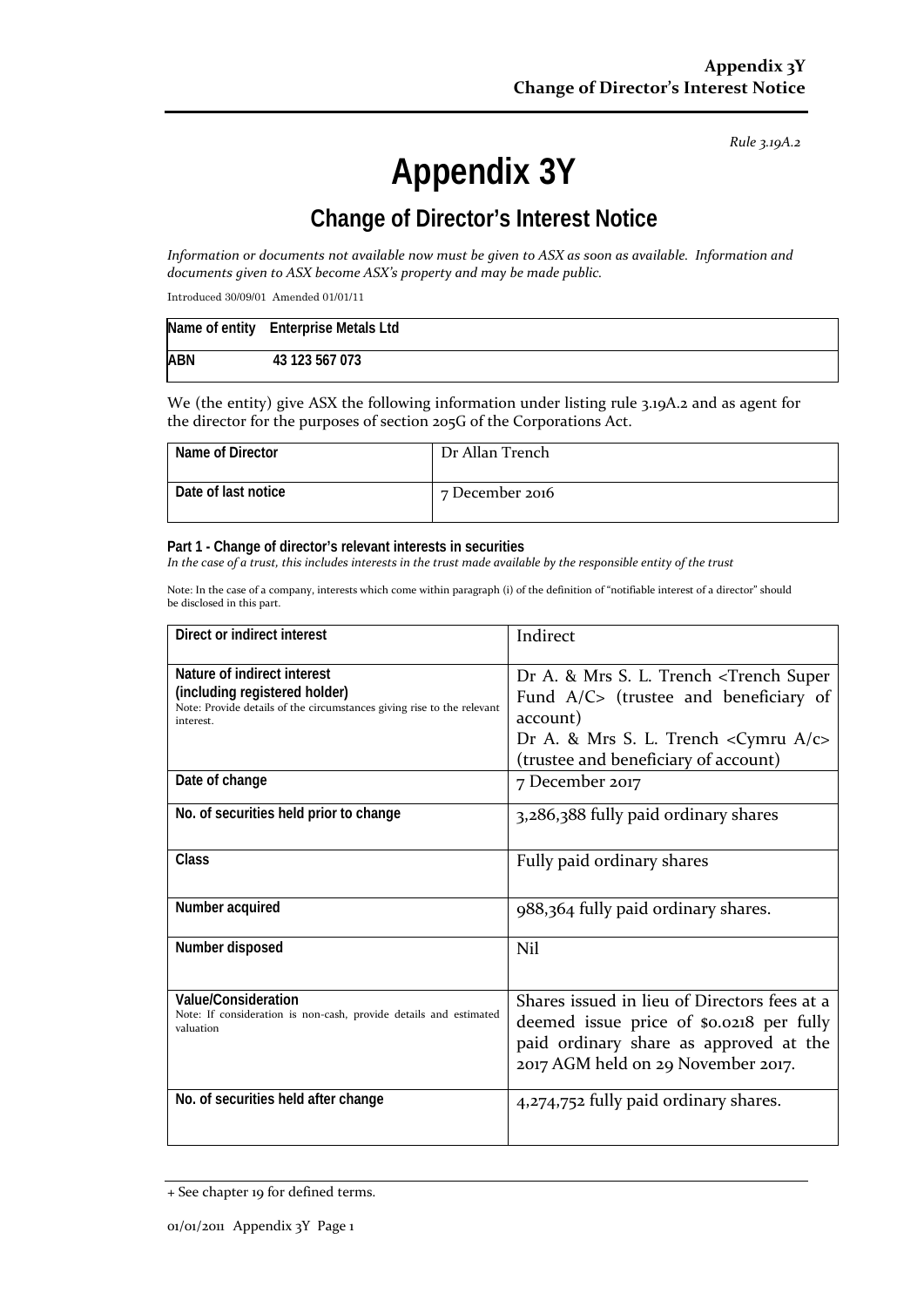| Nature of change<br>Example: on-market trade, off-market trade, exercise of options,<br>issue of securities under dividend reinvestment plan, participation in<br>buv-back | I Issue of fully paid ordinary shares in lieu<br>of Directors fees as approved at the 2017<br>AGM held on 29 November 2017. |
|----------------------------------------------------------------------------------------------------------------------------------------------------------------------------|-----------------------------------------------------------------------------------------------------------------------------|
|----------------------------------------------------------------------------------------------------------------------------------------------------------------------------|-----------------------------------------------------------------------------------------------------------------------------|

## **Part 2 – Change of director's interests in contracts**

Note: In the case of a company, interests which come within paragraph (ii) of the definition of "notifiable interest of a director" should be disclosed in this part.

| Detail of contract                                                                                                                                                          | N/A |
|-----------------------------------------------------------------------------------------------------------------------------------------------------------------------------|-----|
| Nature of interest                                                                                                                                                          | N/A |
| Name of registered holder<br>(if issued securities)                                                                                                                         | N/A |
| Date of change                                                                                                                                                              | N/A |
| No. and class of securities to which<br>interest related prior to change<br>Note: Details are only required for a contract in<br>relation to which the interest has changed | N/A |
| Interest acquired                                                                                                                                                           | N/A |
| Interest disposed                                                                                                                                                           | N/A |
| <b>Value/Consideration</b><br>Note: If consideration is non-cash, provide details<br>and an estimated valuation                                                             | N/A |
| Interest after change                                                                                                                                                       | N/A |

## **Part 3 –** +**Closed period**

| Were the interests in the securities or contracts detailed   No<br>above traded during a <sup>+</sup> closed period where prior written<br>clearance was required? |  |
|--------------------------------------------------------------------------------------------------------------------------------------------------------------------|--|
| If so, was prior written clearance provided to allow the trade $\mid N/A$<br>to proceed during this period?                                                        |  |
| If prior written clearance was provided, on what date was this $\mid N/A$<br>provided?                                                                             |  |

Date of Notice: 7 December 2017

<sup>+</sup> See chapter 19 for defined terms.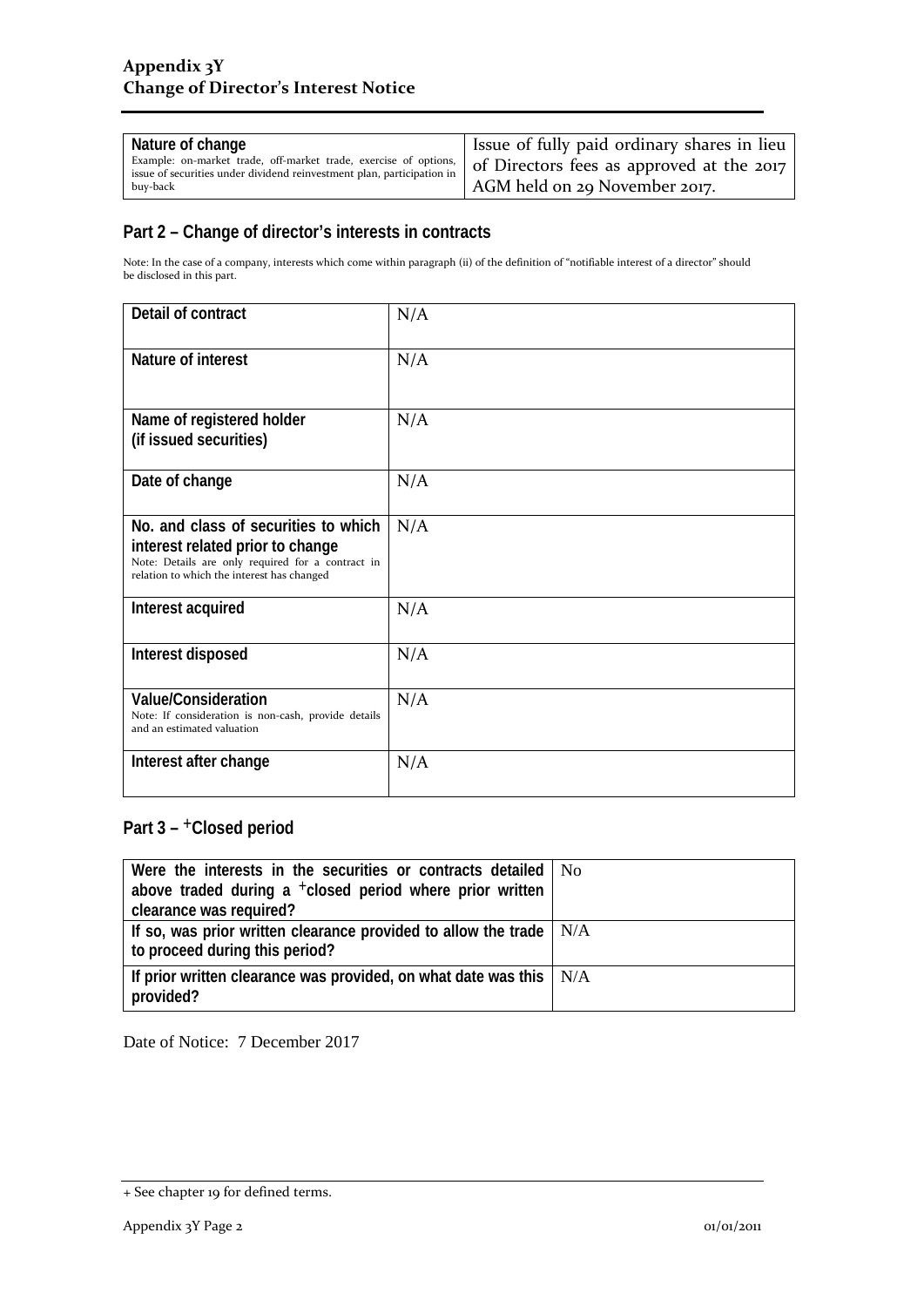*Rule 3.19A.2*

# **Appendix 3Y**

## **Change of Director's Interest Notice**

*Information or documents not available now must be given to ASX as soon as available. Information and documents given to ASX become ASX's property and may be made public.*

Introduced 30/09/01 Amended 01/01/11

|            | Name of entity Enterprise Metals Ltd |
|------------|--------------------------------------|
| <b>ABN</b> | 43 123 567 073                       |

We (the entity) give ASX the following information under listing rule 3.19A.2 and as agent for the director for the purposes of section 205G of the Corporations Act.

| Name of Director    | Dr Zhijun He    |
|---------------------|-----------------|
| Date of last notice | 13 October 2016 |

#### **Part 1 - Change of director's relevant interests in securities**

*In the case of a trust, this includes interests in the trust made available by the responsible entity of the trust*

Note: In the case of a company, interests which come within paragraph (i) of the definition of "notifiable interest of a director" should be disclosed in this part.

| Direct or indirect interest                                                                                                                         | Direct                                                                                                                                                                   |
|-----------------------------------------------------------------------------------------------------------------------------------------------------|--------------------------------------------------------------------------------------------------------------------------------------------------------------------------|
| Nature of indirect interest<br>(including registered holder)<br>Note: Provide details of the circumstances giving rise to the relevant<br>interest. | N/a                                                                                                                                                                      |
| Date of change                                                                                                                                      | 7 December 2017                                                                                                                                                          |
| No. of securities held prior to change                                                                                                              | Nil                                                                                                                                                                      |
| <b>Class</b>                                                                                                                                        | Fully paid ordinary shares                                                                                                                                               |
| Number acquired                                                                                                                                     | 1,896,188 fully paid ordinary shares.                                                                                                                                    |
| Number disposed                                                                                                                                     | Nil                                                                                                                                                                      |
| <b>Value/Consideration</b><br>Note: If consideration is non-cash, provide details and estimated<br>valuation                                        | Shares issued in lieu of Directors fees at a<br>deemed issue price of \$0.0218 per fully<br>paid ordinary share as approved at the<br>2017 AGM held on 29 November 2017. |

<sup>+</sup> See chapter 19 for defined terms.